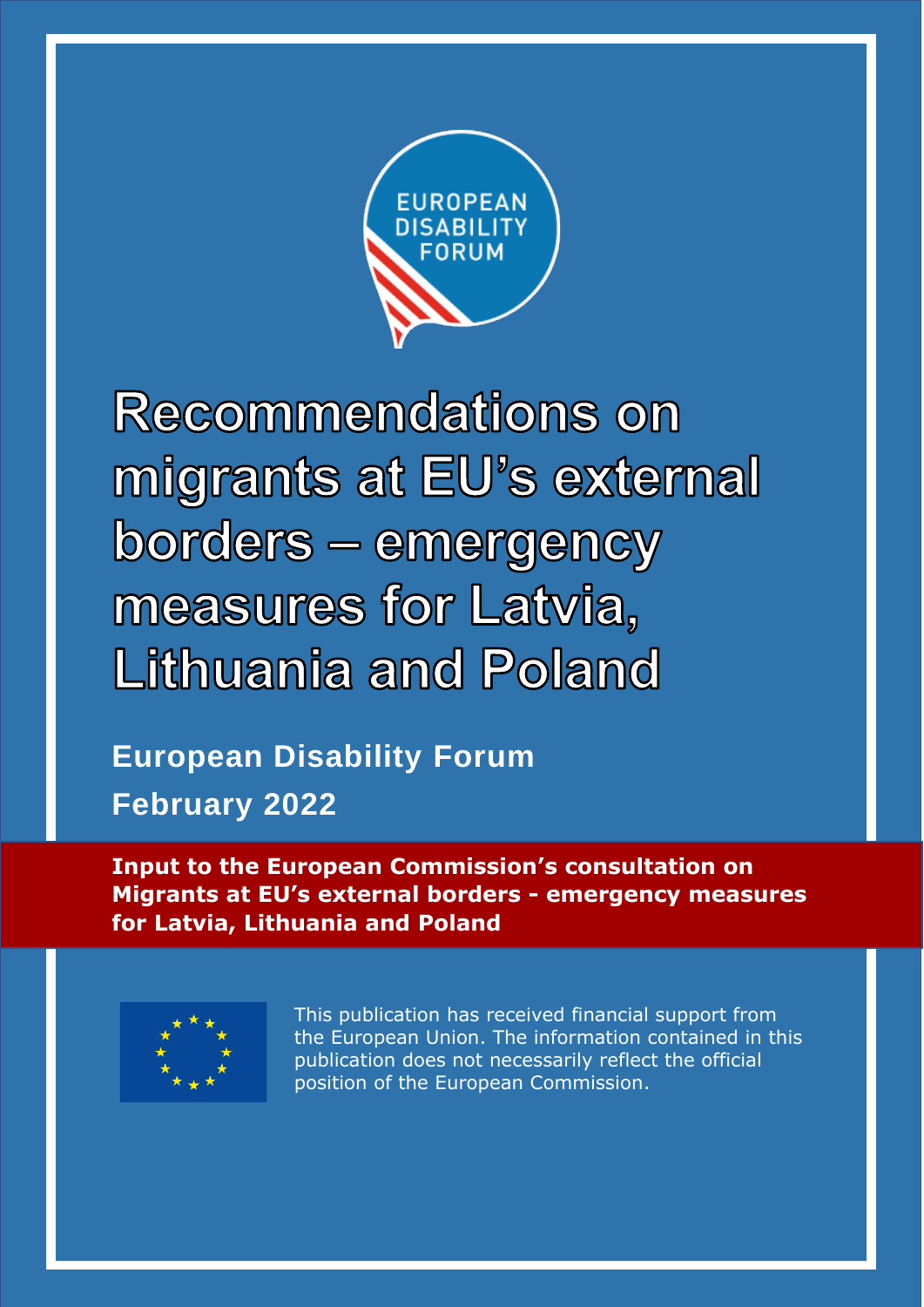# <span id="page-1-0"></span>**Table of Contents**

| EDF feedback on the Proposal for a Council Decision on provisional<br>emergency measures for the benefit of Latvia, Lithuania and Poland3 |  |
|-------------------------------------------------------------------------------------------------------------------------------------------|--|
| Consistency with the EU policies and other obligations3                                                                                   |  |
| Emergency migration and asylum management procedure at the                                                                                |  |
|                                                                                                                                           |  |
| EDF additional recommendations concerning the situation of asylum                                                                         |  |
|                                                                                                                                           |  |

# <span id="page-1-1"></span>**About the European Disability Forum**

The European Disability Forum (EDF) is an independent umbrella organisation of persons with disabilities that defends the interests of more than 100 million Europeans with disabilities. EDF is a unique platform which brings together representative organisations of persons with disabilities from across Europe, run by persons with disabilities and their families. EDF is a member of the Social Platform and Human Rights and Democracy Network and works closely to the European institutions, the Council of Europe and the United Nations.

In the context of the crisis at the EU border with Belarus, EDF Board adopted a [resolution calling for the respect of the human rights of asylum](https://www.edf-feph.org/content/uploads/2021/11/DOC-BOARD-21-11-12-EDF-Board-Resolution-on-the-Rights-of-Refugees-and-Migrants-with-Disabilities-November-2021.doc)  [seekers, refugees and migrants with disabilities](https://www.edf-feph.org/content/uploads/2021/11/DOC-BOARD-21-11-12-EDF-Board-Resolution-on-the-Rights-of-Refugees-and-Migrants-with-Disabilities-November-2021.doc) on 18 November 2021.

# <span id="page-1-2"></span>**Background information**

The EU and all its Member States are bound by the **United Convention on the Rights of Persons with Disabilities** (CRPD), including Article 11 on situations of risk and humanitarian emergencies.

The CRPD, including article 11, must always be applied, including in time of emergency such as the migration crisis faced by Latvia, Lithuania and Poland.

In 2015, the [CRPD Committee recommended](https://tbinternet.ohchr.org/_layouts/15/treatybodyexternal/Download.aspx?symbolno=CRPD%252FC%252FEU%252FCO%252F1) to the EU to: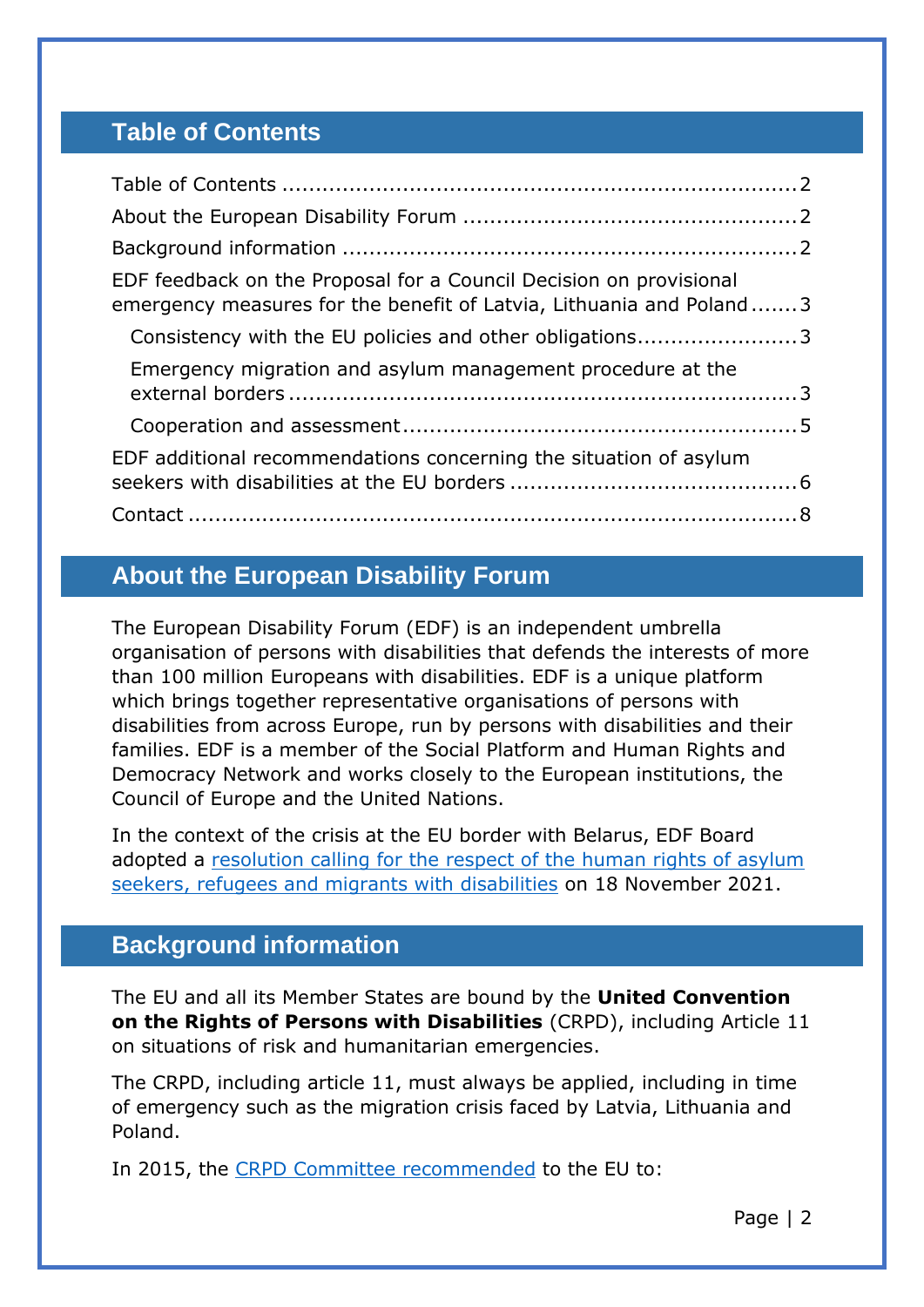- Mainstream disability in its migration and refugee policies
- Issue guidelines to its agencies and member States that restrictive detention of persons with disabilities in the context of migration and asylum seeking is not in line with the Convention

In the **EU Strategy on the Rights of Persons with Disabilities 2021- 2030**, the European Commission calls on EU Member States to:

- Implement the Common European Asylum System (CEAS) acquis taking into account the specific needs of vulnerable applicants for and beneficiaries of international protection, including persons with disabilities, with a view to ensure adequate protection in practice
- Facilitate the training of protection officers and interpreters dealing with asylum claims by vulnerable persons, including persons with disabilities, working very closely with the European Asylum Support **Office**

# <span id="page-2-0"></span>**EDF feedback on the Proposal for a Council Decision on provisional emergency measures for the benefit of Latvia, Lithuania and Poland**

EDF considers that the proposal does not sufficiently take into account the rights and needs of persons with disabilities and do not fully comply with the CRPD ratified by the EU and all its Member States, including Latvia, Lithuania and Poland.

### <span id="page-2-1"></span>**Consistency with the EU policies and other obligations**

The Proposal for a Council Decision does not refer to the obligation of the EU, and Latvia, Lithuania and Poland to respect and implement the **CRPD**. While there are references to child rights, for example, no reference is made to the rights of persons with disabilities.

#### **EDF recommends that the Council Decision specifically refers to the CRPD and the rights of persons with disabilities that must be respected at all times.**

<span id="page-2-2"></span>**Emergency migration and asylum management procedure at the external borders** 

#### **Asylum procedure at the external borders (Art. 2)**

The Proposal for a Council Decision offers the possibility for Member States concerned to register an asylum application and offer the possibility for its effective lodging only at specific registration points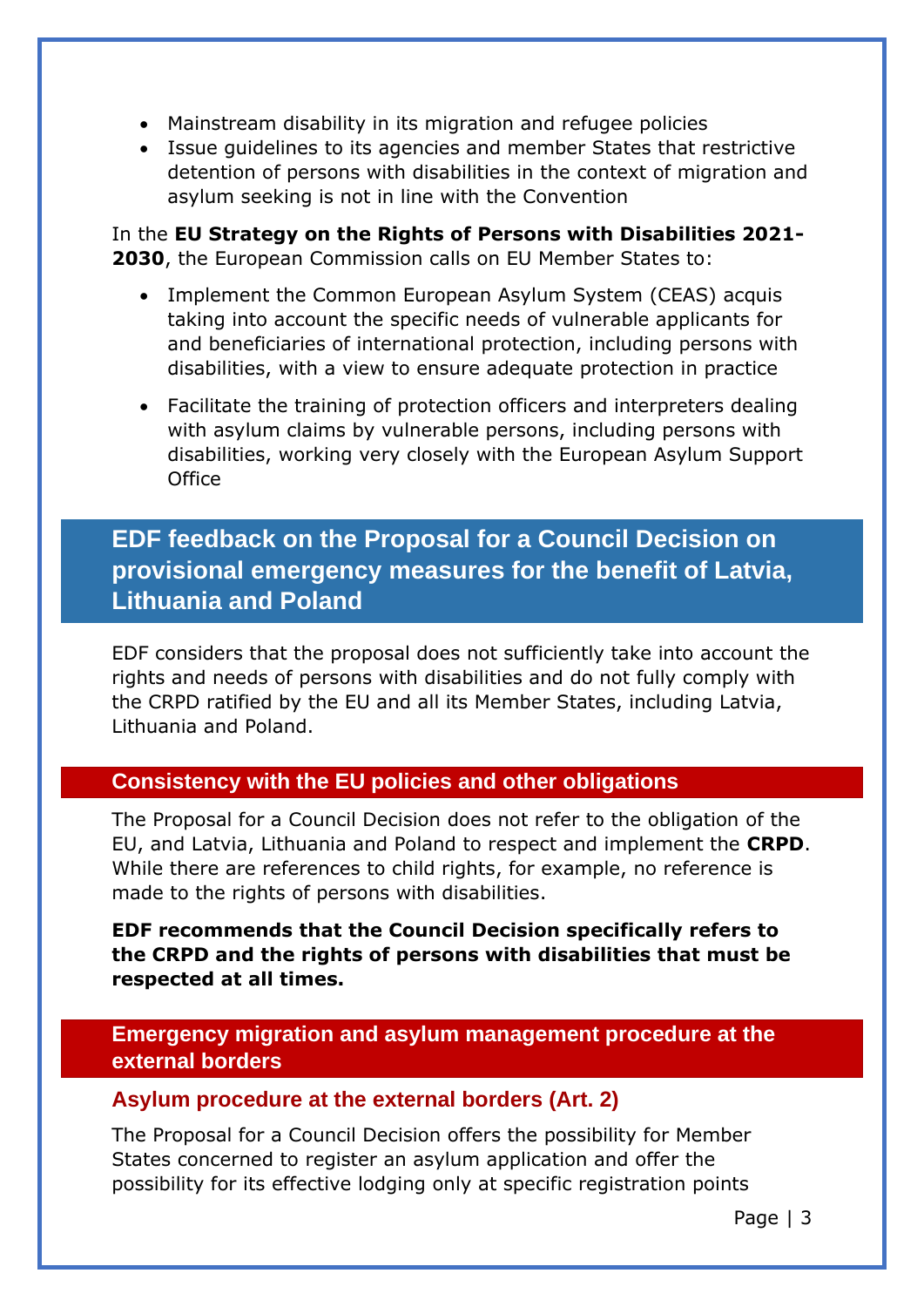located at the vicinity of the border including the border crossing points designated for that purpose. The Proposal does not explain how the concerned Member States should provide information about the registration points.

EDF is concerned that restricting the lodging of application at limited registration points at the vicinity of the border may restrict the right to apply for asylum, including of asylum seekers with disabilities. **EDF recommends that the Proposal for a Council Decision require the establishment of sufficient number of registration points and the obligation to provide information about those points and ensure they are accessible to asylum seekers with disabilities.**

The Proposal for a Council Decision authorises the entry of "applicants whose state of health requires a support that cannot be ensured adequately at the border or in transit zones" in order for the application to be examined, without necessarily restarting the procedure.

EDF is concerned that national authorities, institutions and other relevant stakeholders such as border officers may lack knowledge on the rights and needs of applicants with disabilities, including in relation to identifying and treating underlying health issues. **EDF recommends that the concerned Member States allow entry to all applicants with disabilities to assess their healthcare needs and applications.** 

#### **Material conditions of reception (Art. 3)**

According to the Proposal for a Council Decision, the concerned Member States may temporarily set modalities for material reception conditions different from those provided for in Article 17 and 18 of [Directive](https://eur-lex.europa.eu/legal-content/EN/TXT/HTML/?uri=CELEX:32013L0033&from=FR)  [2013/33/EU.](https://eur-lex.europa.eu/legal-content/EN/TXT/HTML/?uri=CELEX:32013L0033&from=FR) This exception allows Latvia, Lithuania and Poland to not fulfil all the material conditions of reception required by the Directive except those related to the applicants' basic needs, such as food, water, clothing, adequate medical care, and temporary shelter adapted to the seasonal weather conditions.

**EDF recommends that the Proposal for a Council Decision clarify that the basic needs of persons with disabilities must be ensured and that the temporary modalities must comply with Articles 21 to 25 of Directive 2013/33/EU that set the provisions for "vulnerable persons" including asylum seekers with disabilities.** In particular, the concerned Member States must continue to apply Article 22(1) by ensuring that "support provided to applicants with special reception needs (…) takes into account their special reception needs throughout the duration of the asylum procedure and (…) provide for appropriate monitoring of their situation." Latvia, Lithuania and Poland must ensure that shelters and facilities, including sanitation, are accessible to asylum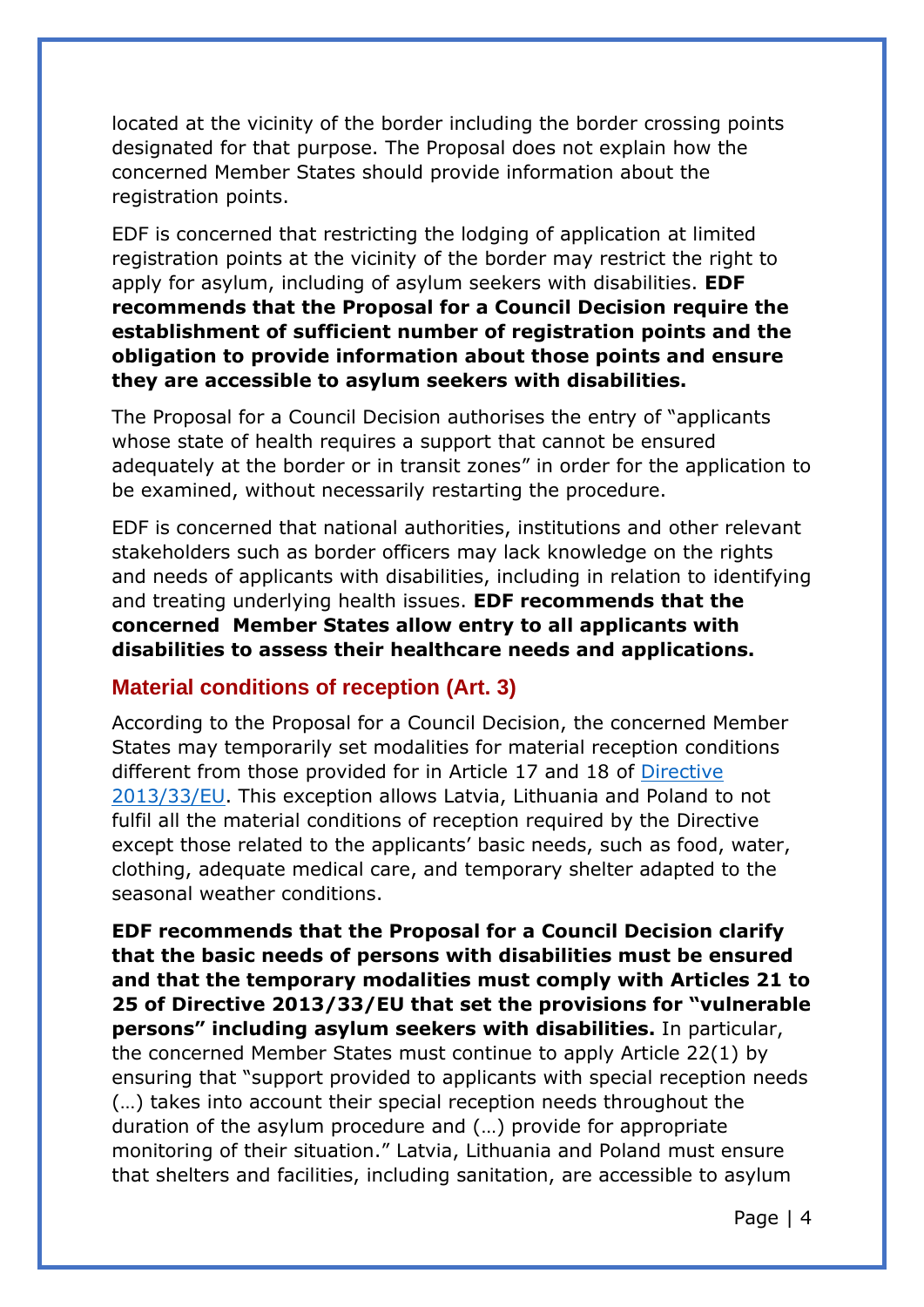seekers with disabilities. **EDF also recalls that detention in the context of migration and asylum seeking is not in line with international human rights law, including with the CRPD.**

#### **Specific guarantees (Art. 5(1))**

The Proposal for a Council Decision requires the concerned Member States to provide information to asylum seekers in a language which they understand or are "reasonably supposed to understand" about the measures applied, the dedicated points accessible for registering and lodging an application for international protection, in particular the nearest point where they can lodge an application for international protection, the possibility to appeal the decision, and the duration of the measures.

EDF is alarmed that the concerned Member States may fail to provide information in accessible formats to asylum seekers with disabilities and that such requirement based on presumed understanding may lead to the inability of the person to know and exercise their rights. **EDF recommends that the Proposal for a Council Decision require that the information is provided solely in language and format asylum seekers truly understand.** This should include sign language, easy to read and understand format, and Braille (when the information is provided in written). Support should be provided to all persons with disabilities, including persons with intellectual disabilities.

#### <span id="page-4-0"></span>**Cooperation and assessment**

#### **Data collection and statistics (Art.9(1))**

The Proposal for a Council Decision requires the concerned Member States report all relevant data including statistics that are relevant for the implementation.

**EDF is concerned by the lack of disaggregated data related to asylum seekers and migrants with disabilities, and recommends that the concerned Member States collect and share data disaggregated by age, gender and disability.**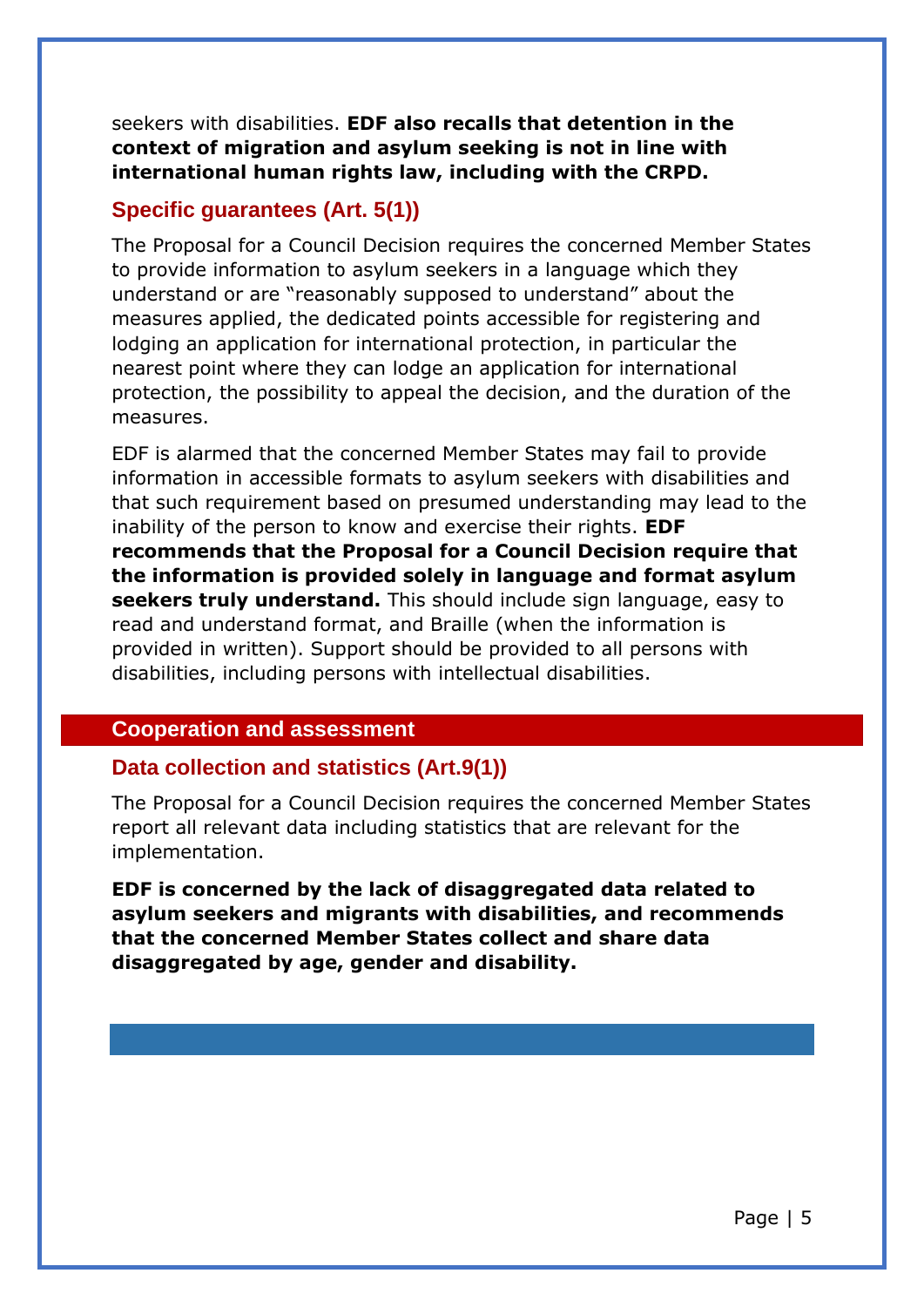<span id="page-5-0"></span>**EDF additional recommendations concerning the situation of asylum seekers with disabilities at the EU borders** 

The Board of the European Disability Forum calls on the EU, EU member states and UN agencies to:

1. **Provide urgent humanitarian attention and support to the asylum seekers, refugees and migrants with disabilities** who are currently on the European Union border without safety or shelter.

2. Ensure that all policies, legislation, plans, programmes, budgets and other activities relating to humanitarian disasters are **gender, age and disability responsive** and grounded in human rights-based principles,

3. **Immediately gather information and data about the asylum seekers currently stranded at the EU borders** so that their most urgent needs can be identified and referred for support.

4. **Take a human rights-based approach to conflict driven migration** by ensuring the EU and its members states receive asylum seekers, refugees and migrants with disabilities in dignified conditions.

5. **Ensure all services open to asylum seekers and refugees are accessible to those with disabilities**, including shelters, medical care and the overall asylum-seeking procedures.

6. **Allocate additional funding to cope with the refugee crisis** and consider the rights and needs of asylum seekers and refugees with disabilities in all EU, Member States and UN agencies' actions.

7. **Ensure that humanitarian, human rights and Disabled People's organisations have access to hotspots, shelters and refugee camps** to provide assistance and monitor the human rights situations of asylum-seekers and refugees with disabilities.

8. **Build the capacity of representative organisations of persons with disabilities and all partners** (including organisations of women with disabilities, LGBTI and child rights and women's rights organisations), including by providing them with adequate resources and funding, to implement an inclusive response and monitor adequately the rights of asylum seekers and refugees with disabilities and their access to humanitarian assistance.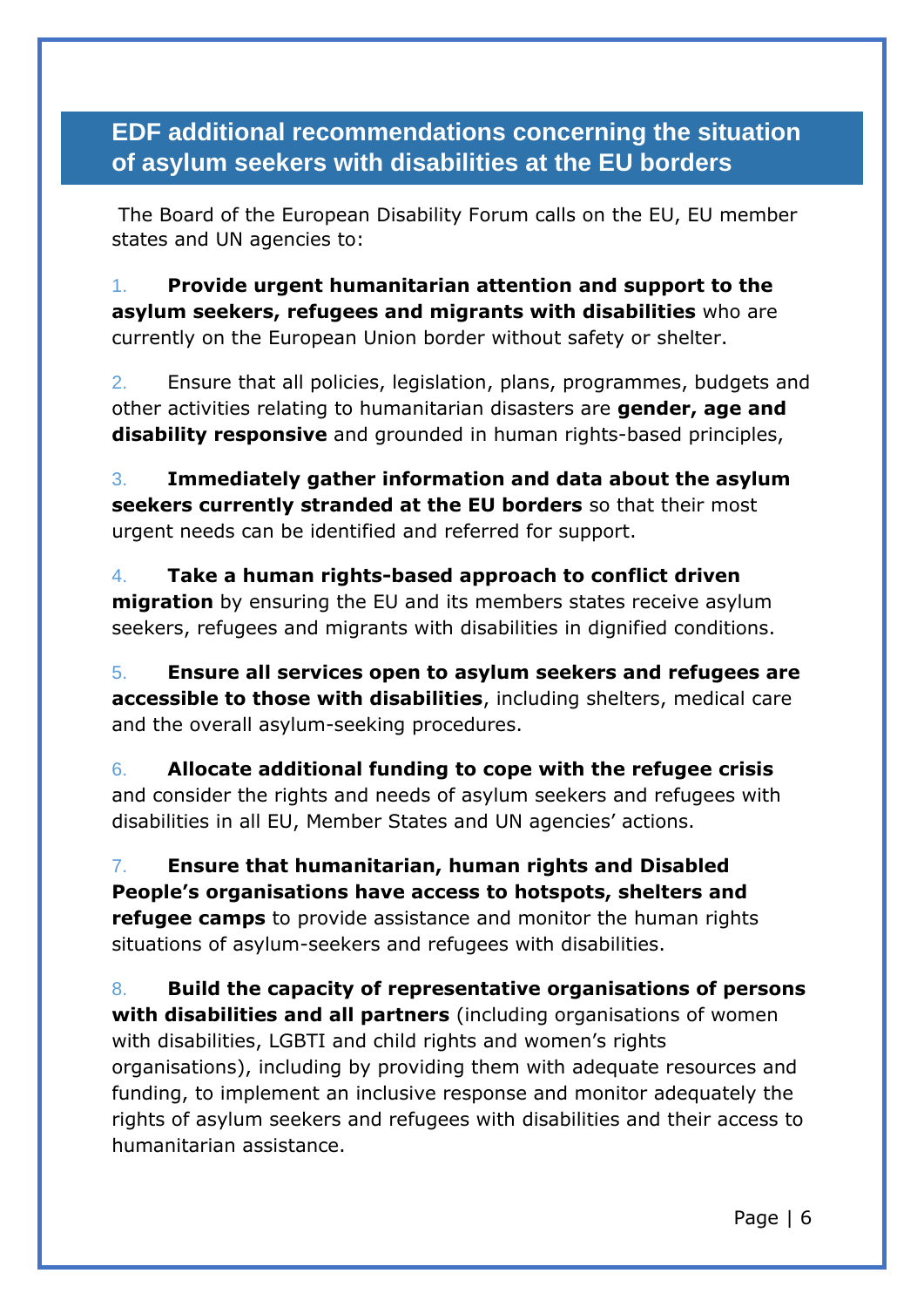9. **Work in cooperation with organisations representing persons with disabilities** both to develop and implement policies but also to provide advice, support and assistance to asylum seekers and refugees with disabilities, including by ensuring sufficient funding to do this work.

10. **Increase the visibility of persons with disabilities arriving in Europe**, through collection and analysis of disability data in any existing data collection processes, and through thorough assessment of protection risks.

11. **Involving the UN High Commissioner for Refugees (UNHCR), International Organisation for Migration (IOM) and other international bodies competent in this area** to provide support to countries receiving asylum seekers and collect information and analysis related to migrants, refugees and asylum seekers with disabilities globally to promote appropriate policies for protection of human rights of this population in situations of risk and emergency.